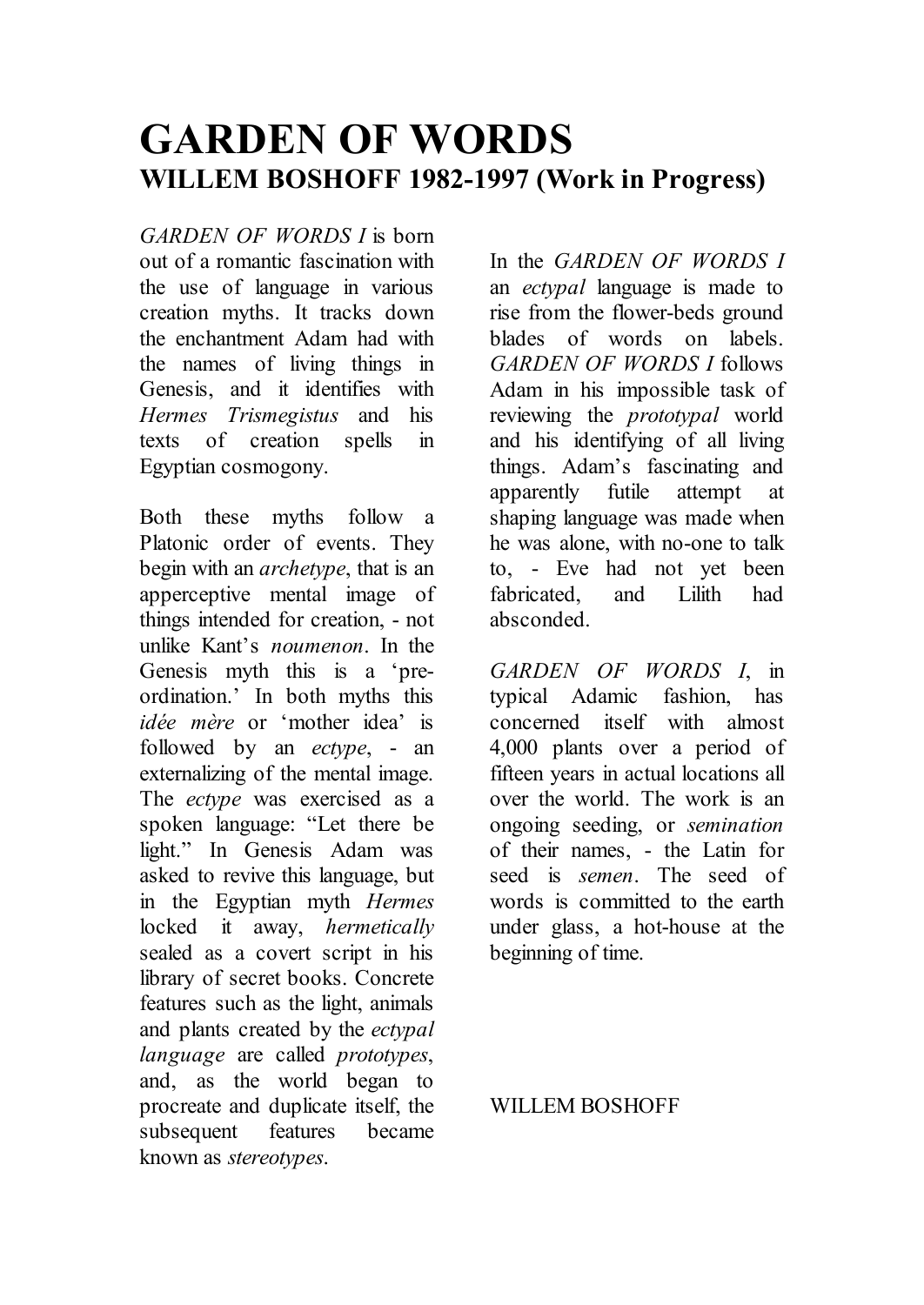# **GARDEN OF WORDS**



## **SUGGESTED LAYOUTS FOR'GARDEN OF WORDS'**

('The 12 flower beds' with 'garden paths')

### LAYOUT 1.



### LAYOUT 2.



### ONE SHEET OF SAFETY

GLASS (At least 15 mm thick, laminated safety glass with the sides polished for safety reasons)

 $\leftarrow$  LENGHT: 2.1 METRE  $\rightarrow$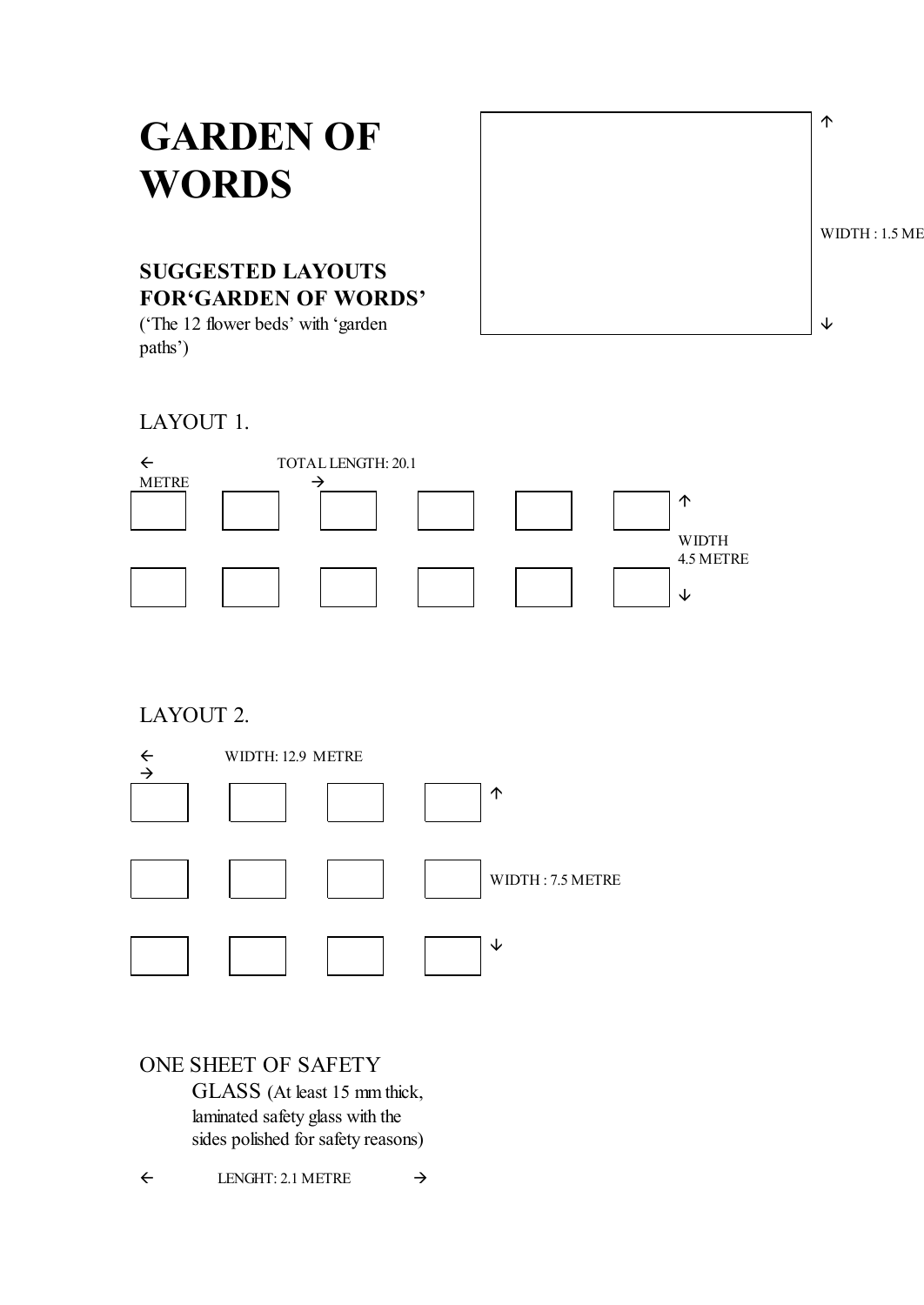### LABELS

Number of labels prepared: ±3800. Only 3600 labels are actually needed to be laid out under the glass. The spare labels are there to replace damaged ones. Medium: Black ink printed on white paper glued down on wooden blocks

Actual size: 107mm (length) X 41mm (width) X 18mm (thickness)

# **Abrus precatorius ssp africanus Fabacae/Papilionoideae**

Lucky Bean Creeper Widespread, S Africa; Namibia; Swaziland; Botswana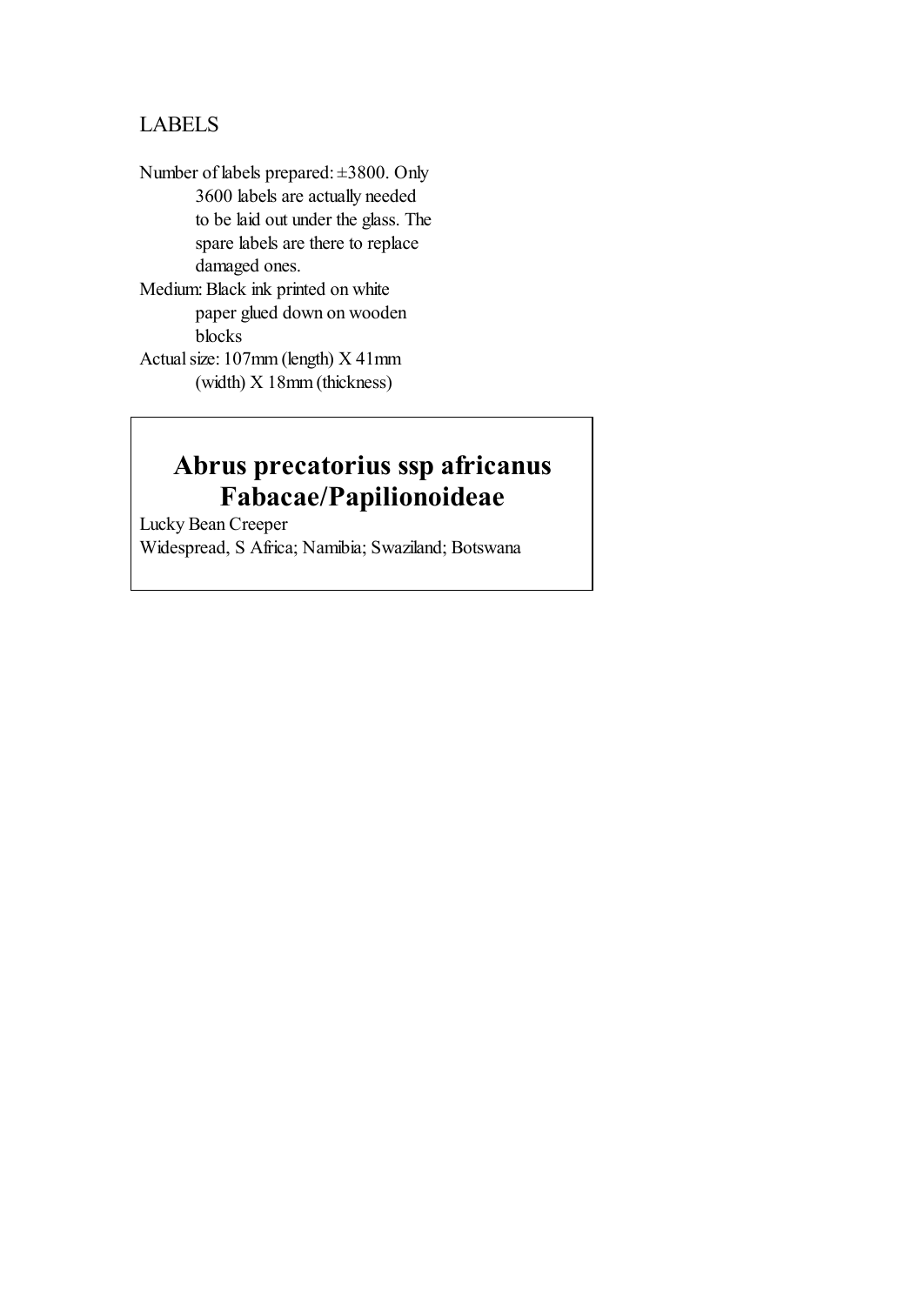# LAYOUT OF ONE 'FLOWER

BED' (With 300 labels under glass)

| ΠП<br>ΠП<br>ΠП<br>$\prod$<br>Ш<br>║║<br>ℿ<br>$\prod$<br>$\prod$<br>00<br>$\Box\Box$<br>$\prod$<br>$\Box\Box$<br>$\mathop{\text{III}}\nolimits$<br>Ш<br>ΠП<br>ΠП<br>Ш | ║║<br>║║<br>ΠП<br>$\prod$<br>Ш<br>ПΠ | ΠП<br>$\prod$<br>ΠП<br>ℿ<br>$\prod$<br>ΠП | $\prod$<br>Ш<br>◫▯<br>Ш<br>$\Box$<br>$\prod$ | Ш<br>Ш<br>$\Box$<br>ℿ<br>$\Box\Box$<br>$\Box\Box$ | ΠП<br>Ⅲ<br>◫<br>◫▯<br>$\Box$<br>$\prod$ | ║║<br>Ш<br>ПΠ<br>◫▯<br>ПΠ<br>ПΠ | ШI<br>Ш<br>◫<br>Ш<br>Ш<br>Ш | ║║<br>║║<br>$\Box$<br>Ⅲ<br>Ш<br>ПΠ | [     <br>$\mathop{\rm III}\nolimits$<br>00<br>$\prod$<br>Ш<br>Ш                                                                                                                                                                                                                                                                                                                                                                                                   | ║║<br>$\Box$<br>ΠП<br>Ш<br>Ш<br>Ш | ΠП<br>$\prod$<br>00<br>$\Box$<br>Ш<br>Ш | ΠП<br>ℿ<br>ℿ<br>00<br>ℿ<br>ℿ |
|----------------------------------------------------------------------------------------------------------------------------------------------------------------------|--------------------------------------|-------------------------------------------|----------------------------------------------|---------------------------------------------------|-----------------------------------------|---------------------------------|-----------------------------|------------------------------------|--------------------------------------------------------------------------------------------------------------------------------------------------------------------------------------------------------------------------------------------------------------------------------------------------------------------------------------------------------------------------------------------------------------------------------------------------------------------|-----------------------------------|-----------------------------------------|------------------------------|
| $\Box\Box$<br>Ш<br>Ш                                                                                                                                                 | $\Box$                               | $\prod$                                   | $\prod$                                      | 00                                                | Ⅲ                                       | 00                              | $\Box$                      | $\mathbf{u}$                       | 00                                                                                                                                                                                                                                                                                                                                                                                                                                                                 | Ш                                 | Ш                                       | ℿ                            |
| $\prod$<br>W<br>Ш<br>00<br>$\mathbb{H}$<br>Ш                                                                                                                         | $\prod$<br>W                         | $\prod$<br>Ш                              | $\mathop{\text{III}}\nolimits$<br>00         | $\Box$<br>00                                      | Ш<br>◫                                  | $\prod$<br>00                   | Ш<br>00                     | $\prod$<br>◫                       | W<br>W                                                                                                                                                                                                                                                                                                                                                                                                                                                             | Ш<br>$\prod$                      | Ш<br>Ш                                  | $\Box$<br>ℿ                  |
| Ш<br>Ш<br>Ш                                                                                                                                                          | Ш                                    | Ш                                         | Ш                                            | $\mathop{\text{III}}\nolimits$                    | Ш                                       | Ш                               | Ш                           | Ш                                  | $\prod$                                                                                                                                                                                                                                                                                                                                                                                                                                                            | UU                                | Ш                                       | ℿ                            |
| ПΠ<br>ΠП<br>║║<br>ΠП<br>00<br>║║                                                                                                                                     | ΠП<br>║║                             | ΠП<br>ΠП                                  | $\prod$<br>Ш                                 | ΠП<br>ℿ                                           | 00<br>ℿ                                 | ΠП<br>Ш                         | $\prod$<br>Ш                | $\prod$<br>ℿ                       | $\eta_{\rm II}$<br>ℿ                                                                                                                                                                                                                                                                                                                                                                                                                                               | $\prod \prod$<br>ℿ                | ΠП<br>ℿ                                 | ℿ<br>ℿ                       |
| ΠП<br>Ш<br>$\vert \vert \vert \vert$                                                                                                                                 | $\mathop{\rm III}\nolimits$          | $\Box\Box$                                | ℿ                                            | ◫▯                                                | ◫                                       | Ш                               | ◫                           | Ш                                  | Ш                                                                                                                                                                                                                                                                                                                                                                                                                                                                  | Ⅲ                                 | ℿ                                       | ◫▯                           |
| 00<br>$\prod$<br>Ш<br>00<br>00<br>Ш                                                                                                                                  | ΠП<br>00                             | $\Box\Box$<br>$\Box$                      | 00<br>$\Box$                                 | 00<br>$\Box$                                      | ◫▯<br>ℿ                                 | 00<br>00                        | 00<br>00                    | 00<br>◫▯                           | 00<br>◫▯                                                                                                                                                                                                                                                                                                                                                                                                                                                           | 00<br>Ш                           | 00<br>Ш                                 | ℿ<br>ℿ                       |
| 00<br>$\prod$<br>Ш                                                                                                                                                   | ΠП                                   | $\prod$                                   | $\prod$                                      | $\Box$                                            | $\prod$                                 | ПΠ                              | Ш                           | Ш                                  | Ш                                                                                                                                                                                                                                                                                                                                                                                                                                                                  | Ш                                 | Ш                                       | ℿ                            |
| 00<br>ΠП<br>Ш<br>ℿ<br>$\prod$<br>Ш                                                                                                                                   | ΠП<br>Ш                              | ΠП<br>$\prod$                             | ΠП<br>$\prod$                                | ◫▯<br>$\prod$                                     | 00<br>00                                | $\prod$<br>00                   | $\prod$<br>$\Box$           | ΠП<br>$\prod$                      | ПΠ<br>M                                                                                                                                                                                                                                                                                                                                                                                                                                                            | Ш<br>ΠП                           | Ш<br>$\Box\Box$                         | ℿ<br>ℿ                       |
| Ш<br>Ш<br>$\prod$<br>ΠП<br>║║                                                                                                                                        | ΠП<br>ПΠ                             | $\Box\Box$<br>ℿ                           | ◫<br>$\prod$                                 | ℿ<br>ℿ                                            | ℿ<br>◫▯                                 | 00<br>$\Box$                    | ℿ<br>$\Box$                 | $\Box$<br>$\Box$                   | $[] \centering \includegraphics[width=0.47\textwidth]{Figures/PD1.png} \caption{The number of different values of $D \sim 10^{-4}$~cm$^{2}$ and $D \sim 10^{-4}$~cm$^{2}$ and $D \sim 10^{-4}$~cm$^{2}$ and $D \sim 10^{-4}$~cm$^{2}$ and $D \sim 10^{-4}$~cm$^{2}$ and $D \sim 10^{-4}$~cm$^{2}$ and $D \sim 10^{-4}$~cm$^{2}$ and $D \sim 10^{-4}$~cm$^{2}$ and $D \sim 10^{-4}$~cm$^{2}$ and $D \sim 10^{-4}$~cm$^{2}$ and $D \sim 10^{-4}$~cm$^{2}$$<br>$\Box$ | Ⅲ<br>Ⅲ                            | 00<br>∭                                 | ◫<br>◫▯                      |
|                                                                                                                                                                      |                                      |                                           |                                              |                                                   |                                         |                                 |                             |                                    |                                                                                                                                                                                                                                                                                                                                                                                                                                                                    |                                   |                                         |                              |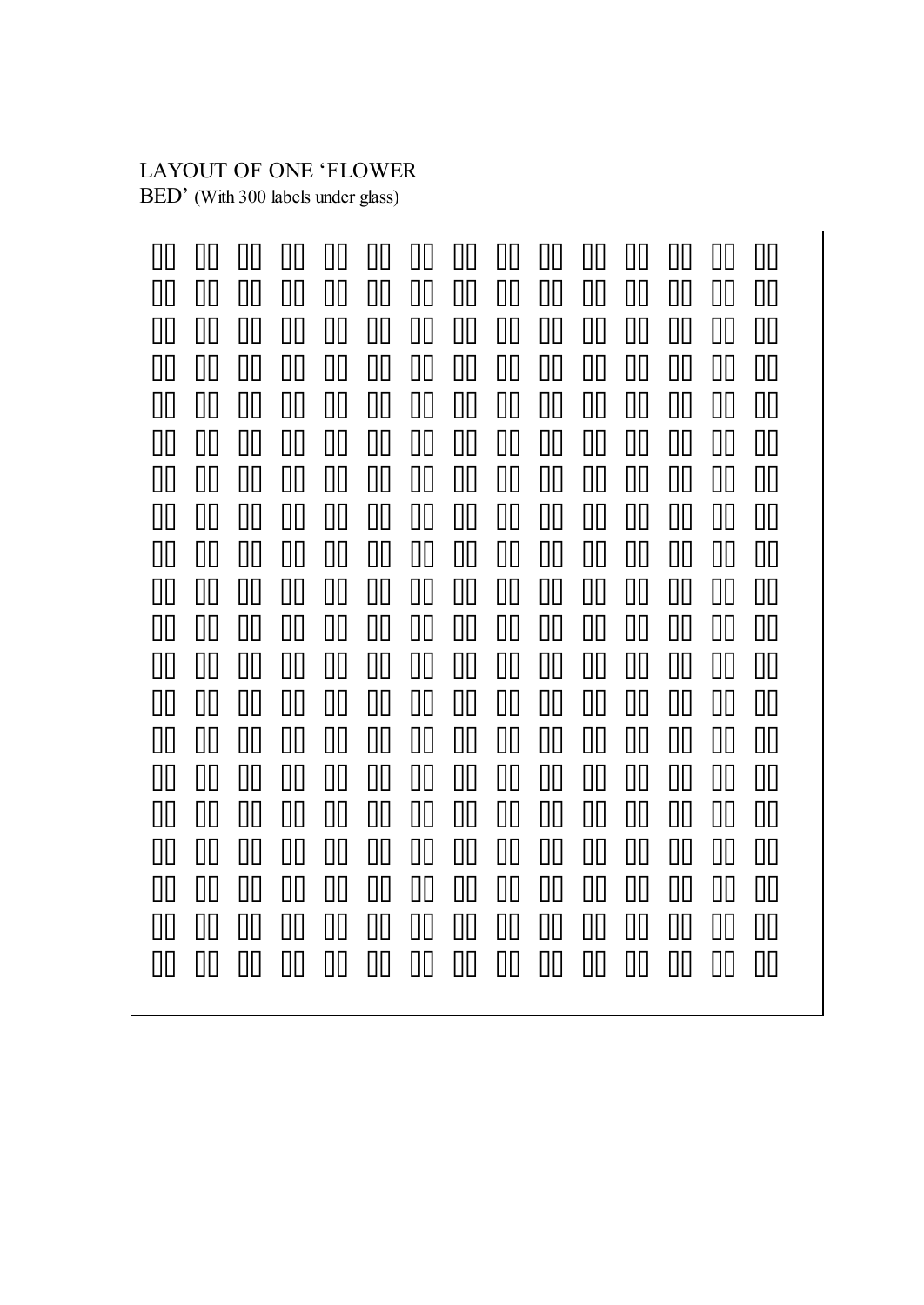### **THE TWELVE TRAYS**

- There are twelve trays and each tray is designed to contain 360 labels. Total number of labels in all 12 trays: 4,320. One tray is empty to serve as a spare in case one of the others get damaged.
- Size of each tray: 1060mm X 810mm X 50mm (height)

The trays are used in three ways:

- 1. To make transportation and storage of the work easy.
- 2. To be exhibited, with the labels packaged inside, in a single stacked column. This will happen when the the work is not properly installed. *GARDEN OF WORDS*  is so massive that most galleries and collections cannot show it with all the labels fully laid out on the floor. At such times, the column of trays is a conceptual reminder of its own content – it is like a closed book on a shelf.
- 3. To be shown empty, stacked in a column, with the work properly installed and laid out in front of it. The trays are placed to the one side of the work, in the centre, at the head of the work, like an altar or pulpit before an 'audience' - a platform from whence the plant names were 'sewn'. The empty trays 'at the ready' also reinforces the idiae the the work is still in progress.



#### **CLIPBOARDS**

40 Clipboards hold the documentation compiled at the various locations

Size of each clipboard: 240mm (width) X 327mm (length)

The clip at the top protrudes by 35mm





TRAYS STACKED IN A COLUMN (Wooden spacers are put in-between to create an architectural effect)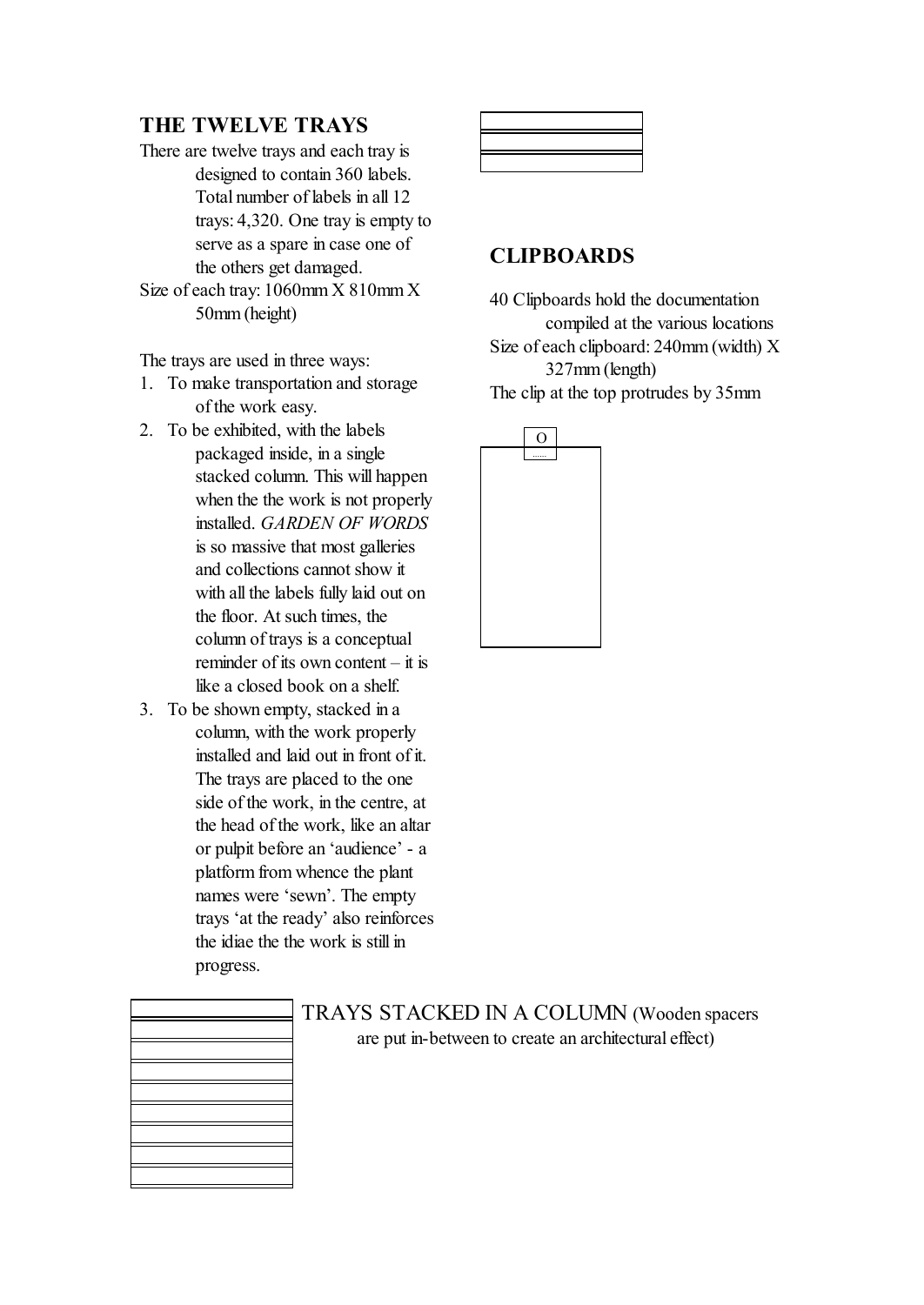### A SINGLE TRAY SHOWING HOW LABELS ARE STORED

| _________  | __________ | $------------$         | _________      | __________                   | -----------    | __________  |             |                  |
|------------|------------|------------------------|----------------|------------------------------|----------------|-------------|-------------|------------------|
| __________ |            | $------------$         | $------------$ |                              | -----------    | __________  |             |                  |
|            |            | -----                  |                |                              |                | _________   |             |                  |
|            |            | -------                | -----------    |                              | __________     |             |             |                  |
|            |            | -----<br>$\frac{1}{2}$ | -----------    |                              | _______        | ______      |             |                  |
| ---------- | __________ | __________             | $------------$ | __________                   | __________     | ----------- |             | $-\!$<br>_______ |
| _________  |            | __________             | -----------    | _______                      | __________     | __________  |             |                  |
| _________  |            | -----------            | -----------    |                              | --------       | ----------- |             |                  |
| ---------- |            | $------------$         | __________     |                              | __________     | __________  |             |                  |
| _________  | __________ | __________             | __________     | __________                   | __________     | __________  | __________  |                  |
| __________ | __________ | __________             | __________     | -----------                  | $------------$ | __________  | ----------  | __________       |
| ---------- | __________ | __________             | __________     | __________                   | __________     | __________  |             | __________       |
| __________ | __________ | -----------            | __________     | -----------                  | __________     | __________  | __________  | __________       |
| _________  | __________ | __________             | __________     | __________                   | -----------    | __________  | __________  | __________       |
| ---------- |            | -----------            | -----------    |                              | -----------    | __________  |             |                  |
|            |            | __________             | __________     |                              | _______        |             |             |                  |
|            |            | -----------            | __________     |                              | __________     |             |             |                  |
|            |            | __________             | -----------    |                              | ---------      |             |             |                  |
|            |            | -----------            | __________     | __________                   | -----------    |             |             |                  |
|            |            | __________             | __________     | $\qquad \qquad -$            | _______        |             |             |                  |
| ---------- |            | -----------            | -----------    | -----------                  | __________     | ----------- | __________  | __________       |
| ________   | __________ | -----------            | -----------    | _______                      | __________     | __________  |             |                  |
|            |            | __________             | __________     | --------                     | --------       |             |             |                  |
| ---------- |            | -----------            | __________     | -----------                  | -----------    | ----------- |             |                  |
|            |            | __________             | __________     | _______<br>$\qquad \qquad -$ | $------------$ |             |             |                  |
| ---------- | __________ | __________             | __________     | -----------                  | -----------    | ----------- | __________  | -----------      |
| _________  | __________ | __________             | -----------    | __________                   | -----------    | __________  | __________  | __________       |
| __________ | __________ | __________             |                | __________                   | __________     | __________  | __________  | __________       |
| _________  | __________ | -----------            | -----------    | _______                      | -----------    | ----------  |             | _______          |
| ---------- |            | __________             | __________     |                              | __________     |             |             |                  |
|            |            | __________             | __________     |                              |                |             |             |                  |
|            |            | __________             | __________     | __________                   | __________     |             |             |                  |
| ---------- |            | -----------            | __________     |                              | ---------      | __________  |             |                  |
|            | __________ | -----------            | $------------$ | __________                   | __________     |             | ___________ | $-$              |
| ---------- | __________ | __________             | __________     |                              | __________     | __________  |             |                  |
| _________  | __________ | -----------            | __________     | __________                   | -----------    | __________  | __________  | __________       |
| _________  |            | -----------            | -----------    |                              | -----------    | ----------  |             |                  |
|            |            | __________             | __________     |                              | --------       | __________  |             |                  |
| ---------- | ---------  | __________             | __________     | __________                   | __________     | ----------- | --------    |                  |
|            | __________ | __________             | __________     | -----------                  | -----------    | __________  |             |                  |
| __________ | __________ | __________             | $-----$        | __________                   | __________     | __________  | __________  | __________       |
| ---------- | __________ | -----------            | -----------    | _______                      | __________     | ----------  | __________  | --------         |
| ---------- | __________ | __________             | __________     | -----------                  | __________     | __________  | __________  | __________       |
|            |            | -----------            | -----------    |                              | --------       | __________  |             | ______           |
|            |            | __________             | __________     |                              | _______        |             |             |                  |
| --------   |            |                        |                |                              |                | __________  |             |                  |
|            |            | ________               | ---------      |                              | ---------      | ---------   |             |                  |
|            |            |                        |                |                              |                |             |             |                  |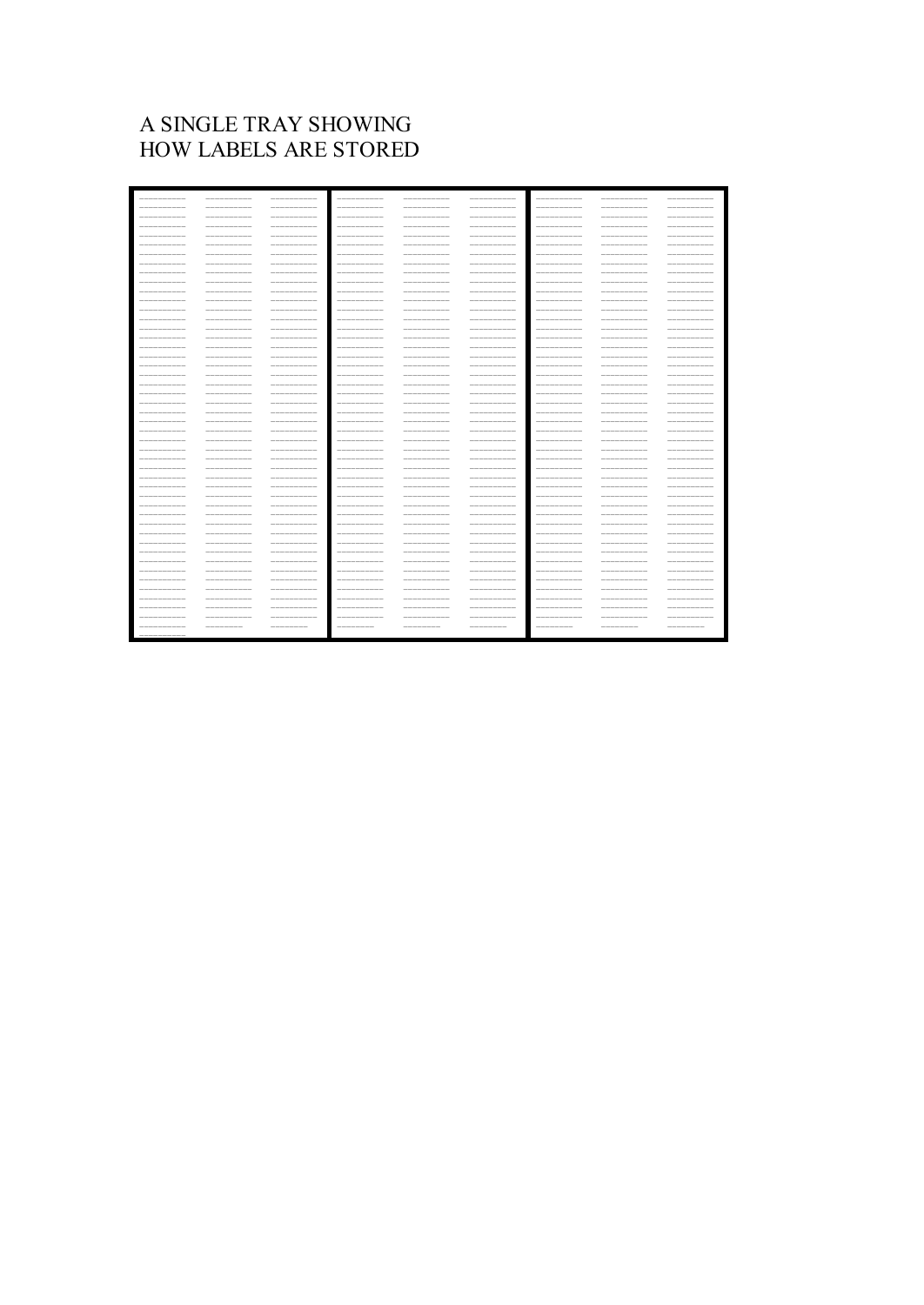# **GARDEN OF WORDS WILLEM BOSHOFF 1982-1999 (Work in Progress)**

*GARDEN OF WORDS* is born out of a romantic fascination with the use of language in various creation myths. It tracks down the enchantment Adam had with the names of living things in Genesis, and it identifies with *Hermes Trismegistus* and his texts of creation spells in Egyptian cosmogony.

Both these myths follow a Platonic order of events. They begin with an *archetype*, that is an apperceptive mental image of things intended for creation, - not unlike Kant's *noumenon*. In the Genesis myth this is a 'pre-ordination.' In both myths this *idée mère* or 'mother idea' is followed by an *ectype*, - an externalizing of the mental image. The *ectype* was exercised as a spoken language: "Let there be light." In Genesis Adam was asked to revive this language, but in the Egyptian myth *Hermes* locked it away, *hermetically* sealed as a covert script in his library of secret books. Concrete features such as the light, animals and plants created by the *ectypal language* are called *prototypes*, and, as the world began to procreate and duplicate itself, the subsequent features became known as *stereotypes*.

In the *GARDEN OF WORDS* an *ectypal* language is 'planted' as words on transparent labels in elusive fields of grass. *GARDEN OF WORDS* follows Adam in his impossible task of reviewing the *prototypal* world by identifying living things. Adam's fascinating and apparently futile attempt at shaping language was made when he was alone, with no-one to talk to, - Eve had not yet been fabricated, and Lilith had absconded. Finally *GARDEN OF WORDS* recognizes the brave attempt of Carl Linnaeus in his quest to find the key to unlock the hermetic vaults of *Hermes Trismegistus*, an attempt that appears all but fruitless in the light of the new revised systems of DNA identification.

*GARDEN OF WORDS*, in typical Adamic fashion, has concerned itself with more than ten- thousand plants over a period of about seventeen years in actual locations all over the world. The work is an ongoing seeding, or *semination* of their names on pathetic lables, - the Latin for seed is *semen*. In this memorial garden I recall what may happen if all plants should be obliterated – a futile hot-house of the mind at the end of time when the dismal collection of plastic *hortus siccus* will do precious little to dignify the eventuality and naming of it all.

#### WILLEM BOSHOFF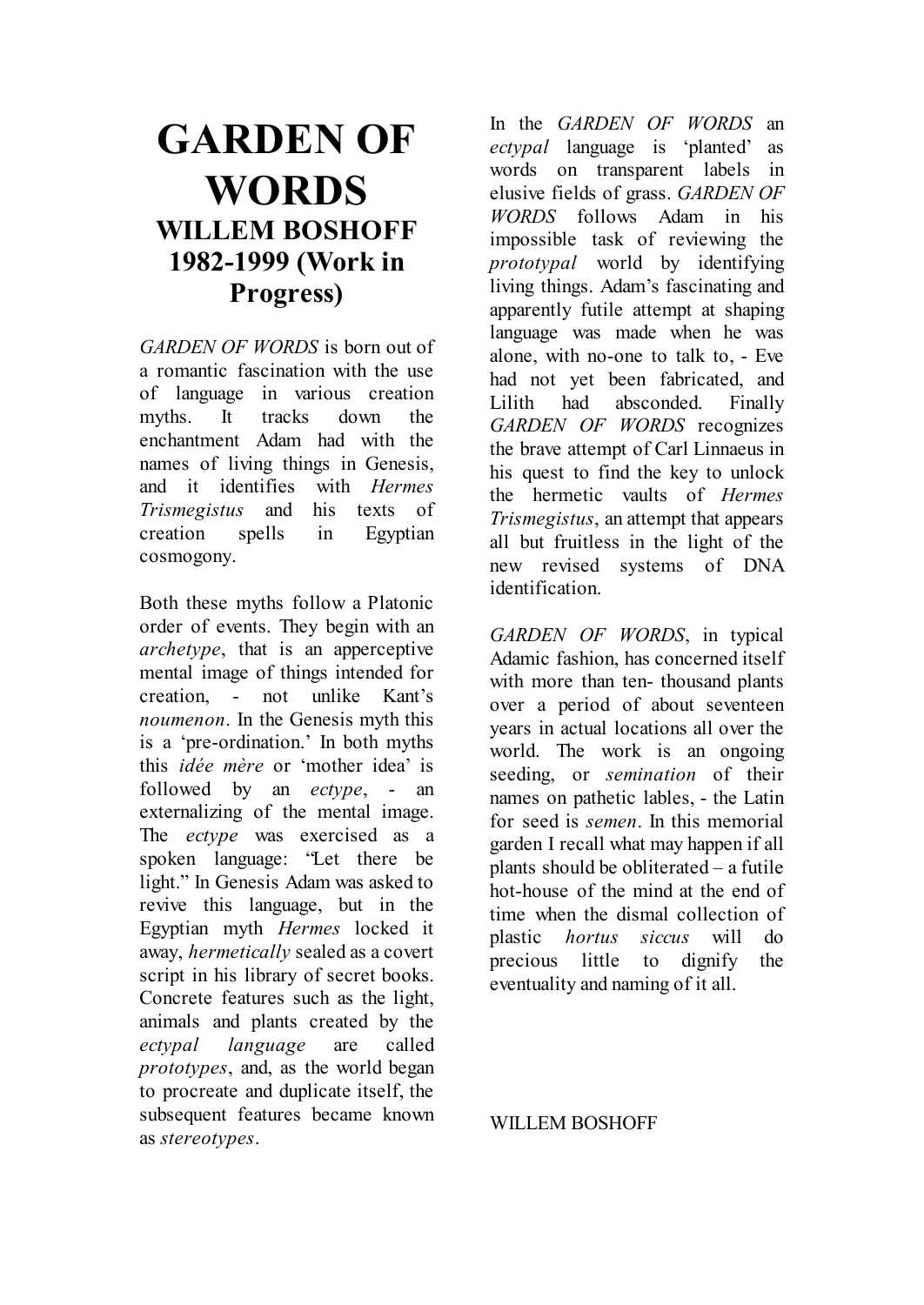I am trying hard to give shape to a big, wonderful garden in my mind, a garden free from the industrial pollution, global warming and other similarly ridiculous threats. Since 1982 I have made every effort to grow for myself just such a garden - in the soil of my memory. To do this I travel out of my way to visit special gardens and natural habitats of plants all over the world. There I record first-hand the names of as many plants as each visit allows. Afterwards, in my study, I carefully check out the existence of these plants and try to memorise their names. I prepare various lists, each time reinforcing the presence of the plants in my mind. None of the names that I use for my work are merely copied from books, they are all gathered from direct personal contact.

To allow others into my garden I have prepared the names of the plants on labels. I use the full botanical name, genus, species and family, and as many common names as possible. I also indicate the places where the plant originally grew. There are now 30,000 species on the world's red data list of plants threatened with extinction. This is 5,000 plants more than the total plant population of South Africa. What an unthinkable disaster if a global nuclear disaster or the foolishness of industrial overcapitalizing on natural resources should melt the polar caps and destroy the plant kingdom. Plants will be gone forever! All we will have left will indeed be names. I am dedicating my work to such a senseless incident. Botanical labels that once indicated living species are for me a garden of remembrance, a futile garden reminding me of the incredible waste that might yet be.